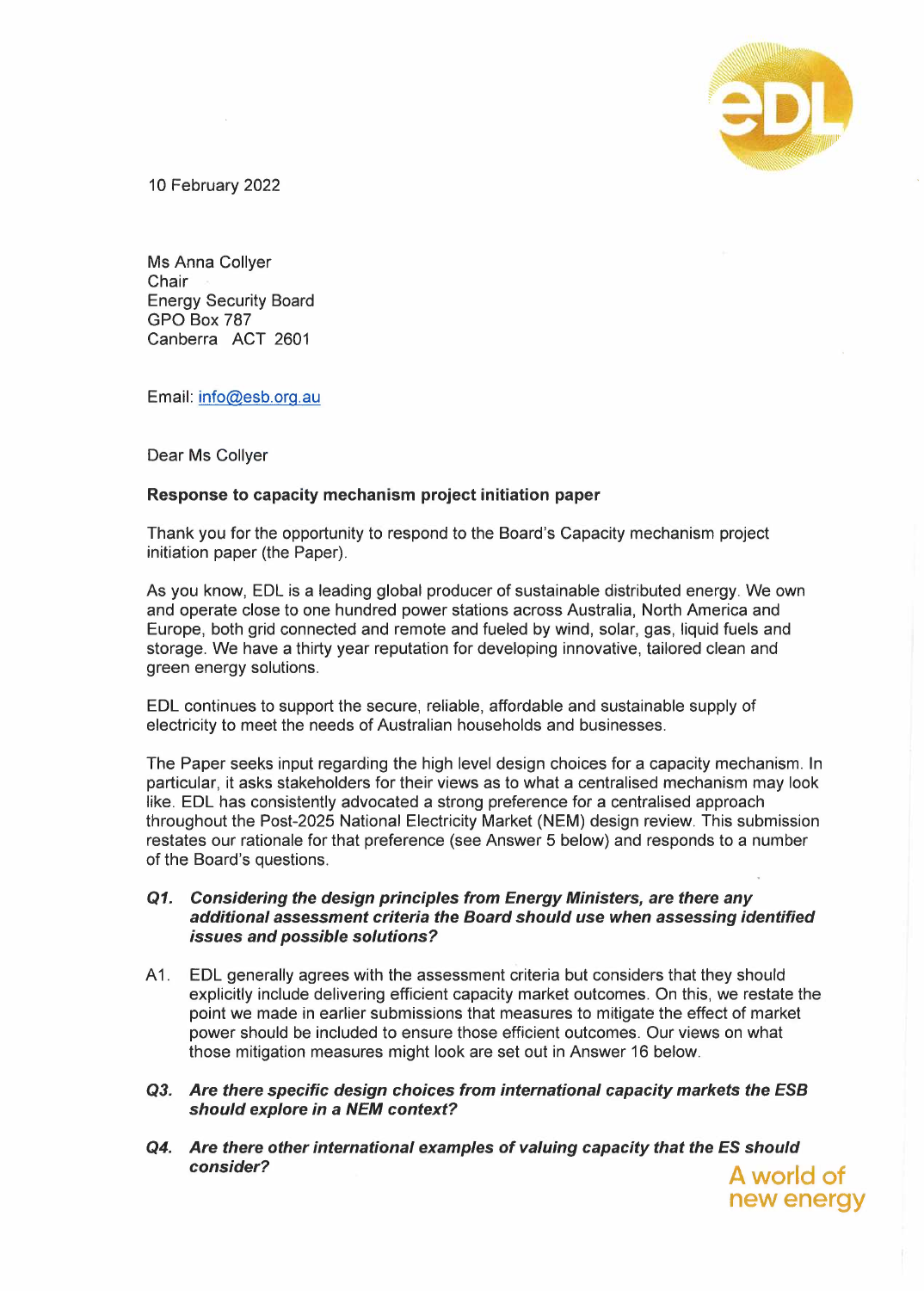

- A3/4. EDL operates across a number of international energy markets. As previously submitted, EDL's view is that the UK and Irish capacity market designs should form the basis of a NEM design. They exhibit many of the features sought in the design principles set by the Energy Ministers including:
	- an independent assessment of reliability needs coupled with a centralised approach to procurement
	- technology neutrality with transmission expansion, demand side management and generation all able to compete
	- providing confidence in supply with long term contracts (up to 15 years) available to underpin new capacity projects and
	- greater competition via mechanisms designed to remove the market power of incumbents.

# *Q5. What design choices do stakeholders consider would work well for the NEM?*

- AS. Consistent with our earlier submissions, EDL strongly prefers a centralised model where an independent body determines the capacity required and a second body (such as AEMO) undertakes the procurement. This approach:
	- reduces the regulatory burden on retailers and market customers
	- avoids the challenges previously raised by the Board concerning compliance and enforcement under a decentralised approach
	- addresses any incentive to over-procure
	- provides for penalties in the event of a failure to provide promised capacity and
	- most importantly, provides a longer-term investment signal than would be likely under a decentralised model, helping to deliver stable electricity prices and the levels of reliability expected by the community.

# *A7. Do you have any views on whether there are other design areas the ESB will need to consider in the design of* **a** *capacity mechanism?*

A7. The Paper appears to identify all the relevant design building blocks and interactions.

### *Q9. Do stakeholders have views on the definition of reliability at risk periods?*

A9. EDL agrees that the increasing penetration of Variable Renewable Energy, as well as changing consumption patterns, mean that the definition of "at risk" periods is changing and will likely continue to do so. The capacity market should be designed with a requirement to periodically review what the drivers for those periods are, when they are likely to occur and their potential duration.

### *Q13. Which of the procurement approaches is best suited to the NEM and why?*

A 13. As noted in response to Question 5 above, EDL strongly supports centralised forecasting and procurement, undertaken by separate entities. As the Paper adverts to, separating the two functions minimises the risk of over-procurement.